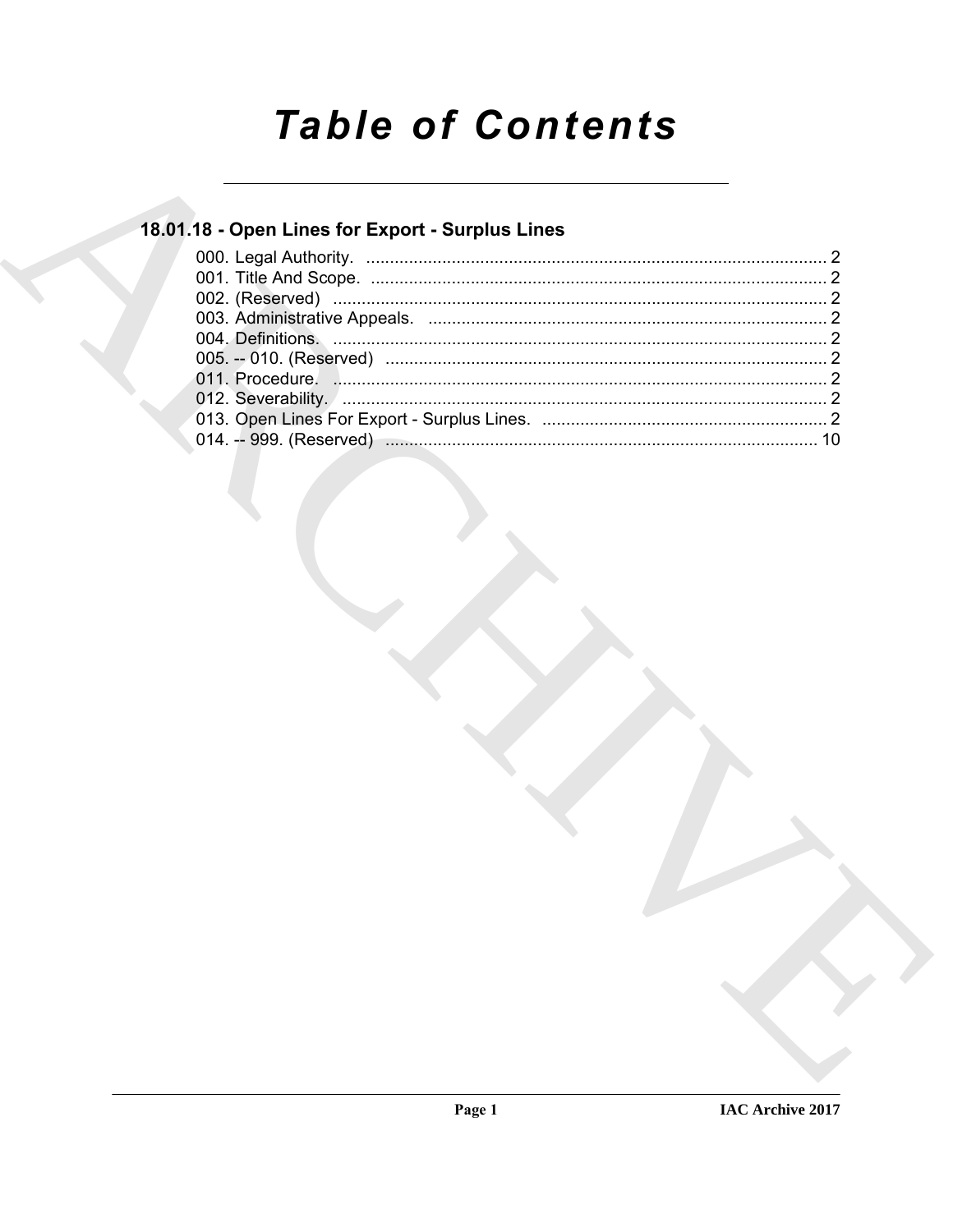#### **IDAPA 18 TITLE 01 CHAPTER 18**

#### **18.01.18 - OPEN LINES FOR EXPORT - SURPLUS LINES**

#### <span id="page-1-1"></span><span id="page-1-0"></span>**000. LEGAL AUTHORITY.**

Title 41, Chapter 12, Idaho Code. (1-1-94)

#### <span id="page-1-2"></span>**001. TITLE AND SCOPE.**

The purpose of this Rule is to provide a list of open lines for export as provided by Section 41-1216, Idaho Code, Open Lines For Export.

#### <span id="page-1-3"></span>**002. (RESERVED)**

#### <span id="page-1-4"></span>**003. ADMINISTRATIVE APPEALS.**

All administrative appeals shall be governed by Chapter 2, Title 41, Idaho Code, and the Idaho Administrative Procedure Act, Title 67, Chapter 52, Idaho Code and IDAPA 04.11.01, Idaho Rules of Administrative Procedure, Idaho Rules of Administrative Procedure of the Attorney General - General Provisions. (4-11-06)

#### <span id="page-1-10"></span><span id="page-1-5"></span>**004. DEFINITIONS.**

<span id="page-1-14"></span>**01. Open Lines for Export**. The term "Open Lines for Export" shall mean the class or classes of business which the Director by order or by rule has declared eligible for export in accordance with Section 41-1216, Idaho Code, and for which there appears to be no reasonable or adequate market among authorized insurers, either to acceptance of risk, contract terms, or premium or premium rate. (5-3-03) acceptance of risk, contract terms, or premium or premium rate.

<span id="page-1-12"></span><span id="page-1-11"></span>**02. Lines Other Than Open Lines for Export**. The term "Lines Other than Open Lines for Export" shall mean the class or classes of business not on the list of open lines for export which are to be offered to eligible surplus lines insurers in accordance with Sections 41-1214, and 41-1215, Idaho Code. (1-1-94) surplus lines insurers in accordance with Sections 41-1214, and 41-1215, Idaho Code.

**EXAMPLER 18**<br>
18.01.18 - OPEN LINES FOR EXPORT - SURPLUS LINES<br>
19.18 - LEGAL AUTIDONITY.<br>
19.18 - LEGAL AUTIDONITY.<br>
19.18 - LEGAL AUTIDONITY.<br>
19.18 - LEGAL AUTIDONITY.<br>
19.18 - LEGAL AUTIDONITY.<br>
19.18 - LEGAL AUTIDON **03. Diligent Search**. Diligent search or effort by the Surplus Line producer, for purposes of Section 41- 1214(2), Idaho Code, shall be deemed to have been exercised if the Surplus Line producer or the referring insurance producer shall submit a risk to at least three authorized companies, which are engaged in writing in Idaho the type of coverage sought, or if there are no companies actually engaged in writing such coverage, the risk shall be submitted to at least three companies which, in the Surplus Line producer's or the insurance producer's professional judgment, are the most likely to accept the risk. (1-1-94)

#### <span id="page-1-6"></span>**005. -- 010. (RESERVED)**

#### <span id="page-1-18"></span><span id="page-1-7"></span>**011. PROCEDURE.**

<span id="page-1-13"></span>**01. Open Lines**. Insurance written in those classes that have been declared open lines for export need not comply with Sections 41-1214(2), 41-1214(3) and 41-1215, Idaho Code, but the proper submission must be provided to the Director or to a delegated association, if one has been delegated pursuant to Section 41-1232(c), Idaho Code, within thirty (30) days after the insurance policy is received by the Idaho broker. (5-3-03)

<span id="page-1-15"></span>**Other Lines**. Insurance written in those classes termed lines other than open lines for export are to be carefully processed to assure all concerned that the intent of Sections 41-1214 and  $\overline{41}$ -1215, Idaho Code, has been satisfied. The required broker's affidavit and submission must be provided to the Director or a delegated association, if one has been delegated, within thirty (30) days after the insurance policy is received by the Idaho broker. (5-3-03)

#### <span id="page-1-8"></span>**012. SEVERABILITY.**

If any provision of this Rule shall be held invalid, the remainder of the Rule shall not be affected thereby. (1-1-94)

#### <span id="page-1-9"></span>**013. OPEN LINES FOR EXPORT - SURPLUS LINES.**

#### <span id="page-1-17"></span><span id="page-1-16"></span>**01. Code AH Accident and Health**. (1-1-94)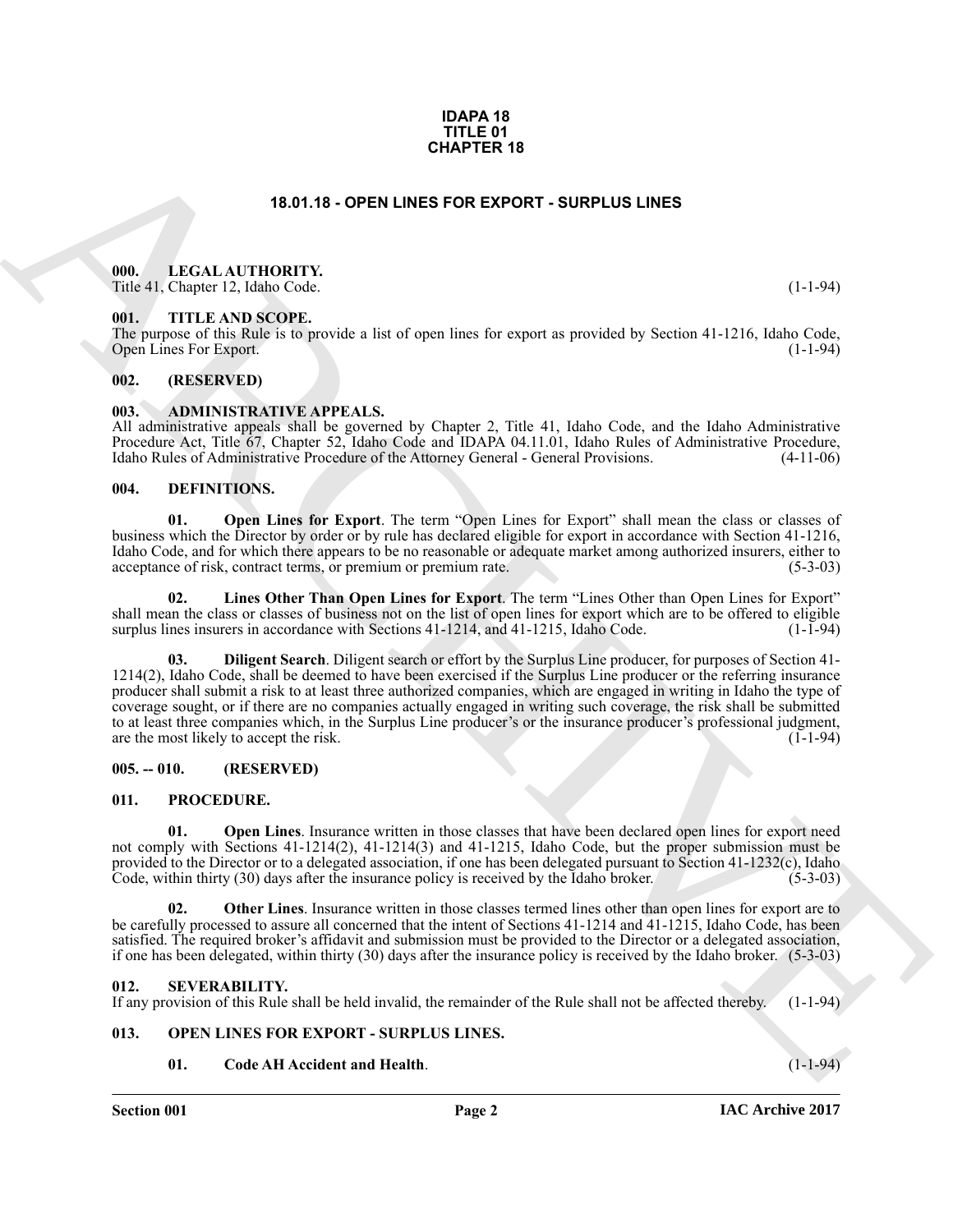<span id="page-2-1"></span><span id="page-2-0"></span>

| <b>IDAHO ADMINISTRATIVE CODE</b><br><b>Department of Insurance</b> |                                                         | IDAPA 18.01.18 - Open Lines<br>for Export - Surplus Lines |
|--------------------------------------------------------------------|---------------------------------------------------------|-----------------------------------------------------------|
| a.                                                                 | Accidental death -- high limit or hazardous occupation. | $(1-1-94)$                                                |
| b.                                                                 | Accidental death -- world wide coverage.                | $(1-1-94)$                                                |
| c.                                                                 | Air crew personal accident.                             | $(1-1-94)$                                                |
| d.                                                                 | Aviation accident, personal.                            | $(1-1-94)$                                                |
| e.                                                                 | Dread disease.                                          | $(1-1-94)$                                                |
| f.                                                                 | Twenty-four (24) hour accident -- high limits.          | $(1-1-94)$                                                |
| g.                                                                 | High Limit Disability -- Uninsurable and Excess.        | $(4-11-06)$                                               |
| h.                                                                 | International Travel Medical.                           | $(4-11-06)$                                               |
| 02.                                                                | Code AL Auto Liability.                                 | $(1-1-94)$                                                |
| a.                                                                 | Ambulance service.                                      | $(1-1-94)$                                                |
| b.                                                                 | Automobile "Bobtail" liability.                         | $(1-1-94)$                                                |
| c.                                                                 | Automobile bus or livery.                               | $(1-1-94)$                                                |
| d.                                                                 | Automobile diving schools.                              | $(1-1-94)$                                                |
| e.                                                                 | Auto racing liability.                                  | $(1-1-94)$                                                |
| f.                                                                 | Auto U-drive.                                           | $(1-1-94)$                                                |
| g.                                                                 | Butane-propane hauling,                                 | $(1-1-94)$                                                |
| h.                                                                 | Explosive hauling.                                      | $(1-1-94)$                                                |
| i.                                                                 | Gasoline distribution.                                  | $(1-1-94)$                                                |
| j.                                                                 | Go-karts.                                               | $(1-1-94)$                                                |
| k.                                                                 | Logging truck liability                                 | $(1-1-94)$                                                |
| l.                                                                 | Auto Excess liability.                                  | $(4-11-06)$                                               |
| m.                                                                 | Midget autos.                                           | $(1 - 1 - 94)$                                            |
| n.                                                                 | Private patrol service.                                 | $(1-1-94)$                                                |
| $\mathbf{0}$                                                       | Taxi cabs.                                              | $(1-1-94)$                                                |
| p.                                                                 | Used auto dealers                                       | $(4-11-06)$                                               |
| q.                                                                 | Non-owned/hired auto monoline.                          | $(4-11-06)$                                               |
| 03.                                                                | <b>Code AP Auto Physical Damage.</b>                    | $(1-1-94)$                                                |
|                                                                    |                                                         |                                                           |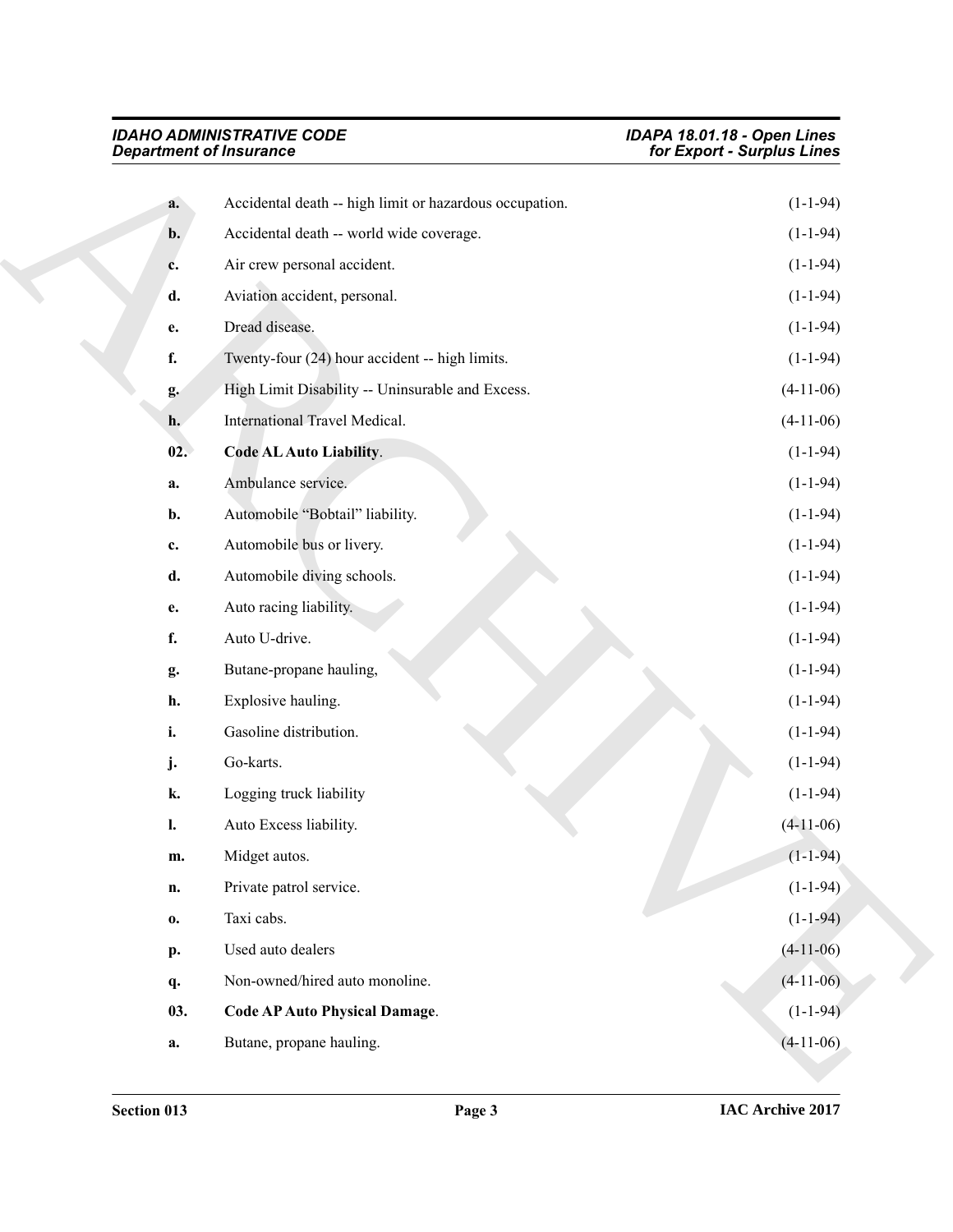<span id="page-3-1"></span><span id="page-3-0"></span>

| <b>IDAHO ADMINISTRATIVE CODE</b><br><b>Department of Insurance</b> |                                                              | IDAPA 18.01.18 - Open Lines<br>for Export - Surplus Lines |
|--------------------------------------------------------------------|--------------------------------------------------------------|-----------------------------------------------------------|
| b.                                                                 | Fleet -- Monoline.                                           | $(4-11-06)$                                               |
| c.                                                                 | Racing.                                                      | $(4-11-06)$                                               |
| d.                                                                 | Logging trucks.                                              | $(1-1-94)$                                                |
| e.                                                                 | Long haul trucks.                                            | $(1-1-94)$                                                |
| f.                                                                 | Taxi cabs.                                                   | $(1-1-94)$                                                |
| g.                                                                 | Emergency vehicles.                                          | $(4-11-06)$                                               |
| h.                                                                 | Tow truck operations.                                        | $(4-11-06)$                                               |
| 04.                                                                | <b>Code AV Aviation and Aircraft.</b>                        | $(1-1-94)$                                                |
| a.                                                                 | Air cargo.                                                   | $(1-1-94)$                                                |
| b.                                                                 | Aircraft -- excess liability.                                | $(4-11-06)$                                               |
| $\mathbf{c}$ .                                                     | Airmeet liability.                                           | $(1-1-94)$                                                |
| d.                                                                 | Aviation -- workmen's compensation and employers' liability. | $(1-1-94)$                                                |
| e.                                                                 | Hangar-Keeper's legal liability.                             | $(1-1-94)$                                                |
| 05.                                                                | <b>Code FA Fire and Allied Lines.</b>                        | $(1-1-94)$                                                |
| a.                                                                 | Amusement devices.                                           | $(1-1-94)$                                                |
| b.                                                                 | Amusement parks and carnivals.                               | $(1-1-94)$                                                |
| c.                                                                 | Business Interruption -- value, excess.                      | $(1-1-94)$                                                |
| d.                                                                 | Business Interruption -- contingent, excess.                 | $(1-1-94)$                                                |
| e.                                                                 | Bowling alleys.                                              | $(1-1-94)$                                                |
| f.                                                                 | Chattel Mortgage, non-filing or non-recording.               | $(1-1-94)$                                                |
| g.                                                                 | Commercial/Residential Protection class 9 and 10.            | $(4-11-06)$                                               |
| h.                                                                 | Crop Insurance -- all weather hazards.                       | $(1-1-94)$                                                |
| i.                                                                 | Drought insurance.                                           | $(1-1-94)$                                                |
| j.                                                                 | Earthquake.                                                  | $(1-1-94)$                                                |
| k.                                                                 | Greenhouses -- wind and hail.                                | $(1-1-94)$                                                |
| 1.                                                                 | Polyurethane insulated buildings.                            | $(1-1-94)$                                                |
| m.                                                                 | Residential with water losses.                               | $(4-11-06)$                                               |
| n.                                                                 | Sawmills.                                                    | $(1-1-94)$                                                |
| 0.                                                                 | Valued business interruption.                                | $(1-1-94)$                                                |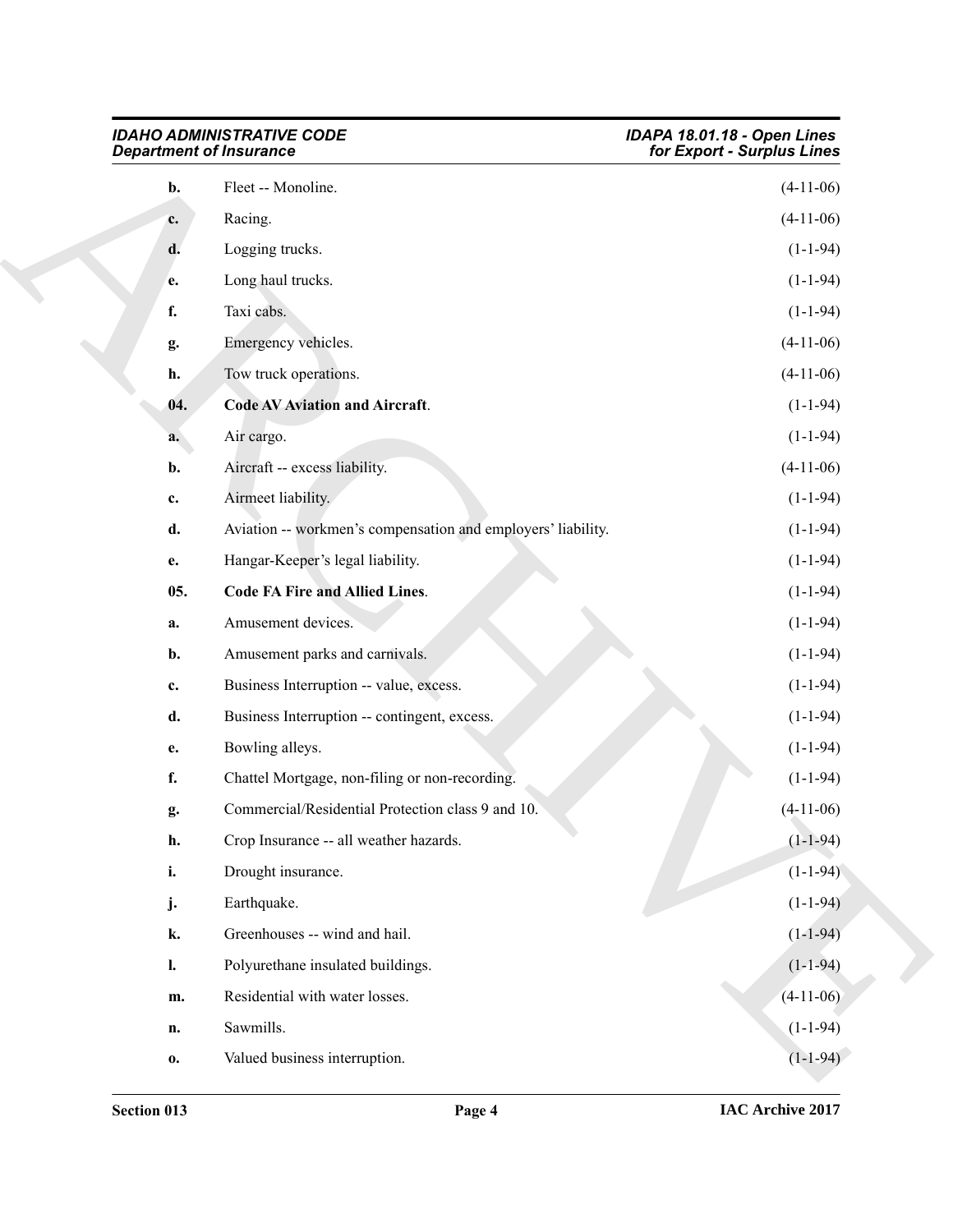<span id="page-4-0"></span>

|                | <b>Department of Insurance</b>                                                      | for Export - Surplus Lines |
|----------------|-------------------------------------------------------------------------------------|----------------------------|
| p.             | Woodhandlers.                                                                       | $(1-1-94)$                 |
| q.             | Distress Fire -- unprotected lodges, restaurants and taverns.                       | $(1-1-94)$                 |
| r.             | Residential and Commercial with EIFS exposure-synthetic stucco.                     | $(4-11-06)$                |
| S.             | Bars, taverns, private clubs.                                                       | $(4-11-06)$                |
| t.             | Single family dwellings seventy-five thousand dollars (\$75,000) or less, duplexes. | $(4-11-06)$                |
| u.             | Builders Risk PC 7-10 -- Course of Construction.                                    | $(4-11-06)$                |
| $V_{\bullet}$  | Vacant buildings.                                                                   | $(4-11-06)$                |
| W.             | Nuclear energy property.                                                            | $(4-11-06)$                |
| $\mathbf{X}$ . | Buildings built prior to 1975 without significant updating or renovation.           | $(4-11-06)$                |
| y.             | Restaurants without auto fire suppression.                                          | $(4-11-06)$                |
| 06.            | <b>Code GL General Liability.</b>                                                   | $(1-1-94)$                 |
| a.             | Amusement devices.                                                                  | $(1-1-94)$                 |
| b.             | Amusement parks.                                                                    | $(1-1-94)$                 |
| c.             | Anhydrous ammonia dealers and haulers.                                              | $(1-1-94)$                 |
| d.             | Animal rides.                                                                       | $(1-1-94)$                 |
| e.             | Carnivals.                                                                          | $(1-1-94)$                 |
| f.             | Artisan Contractors.                                                                | $(4-11-06)$                |
| g.             | Corporate officers, directors, and trustees liability.                              | $(1-1-94)$                 |
| h.             | Demolition contractors liability.                                                   | $(1-1-94)$                 |
| i.             | Dude ranch liability.                                                               | $(1-1-94)$                 |
| j.             | Environmental impairment.                                                           | $(1-1-94)$                 |
| k.             | Excess limits liability.                                                            | $(1 - 1 - 94)$             |
| $\mathbf{l}$ . | Exterminators liability.                                                            | $(1-1-94)$                 |
| m.             | Fairgrounds, fairs, liability.                                                      | $(1-1-94)$                 |
| $\mathbf n$    | False arrest, municipal or other public body.                                       | $(1-1-94)$                 |
| 0.             | Go-karts, spectators liability.                                                     | $(1-1-94)$                 |
| p.             | Ground applicators -- chemical drift.                                               | $(1-1-94)$                 |
|                |                                                                                     |                            |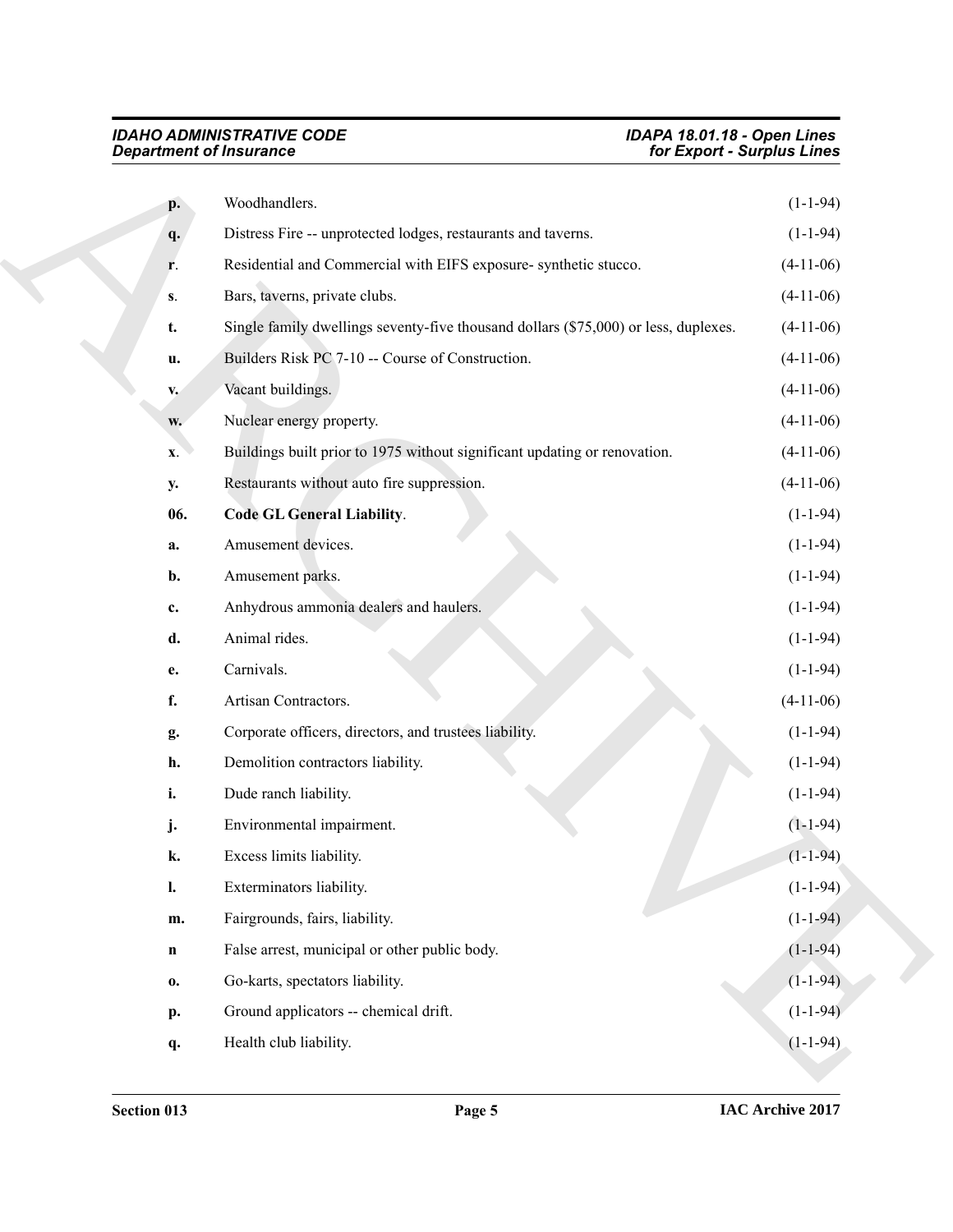| <b>IDAHO ADMINISTRATIVE CODE</b><br><b>Department of Insurance</b> |                                                           | IDAPA 18.01.18 - Open Lines<br>for Export - Surplus Lines |
|--------------------------------------------------------------------|-----------------------------------------------------------|-----------------------------------------------------------|
| r.                                                                 | Residential/Assisted Living/Nursing homes.                | $(4-11-06)$                                               |
| $S_{\bullet}$                                                      | Recreational vehicle rental: snowmobiles, atvs, jet skis. | $(4-11-06)$                                               |
| t.                                                                 | Liquified petroleum dealers.                              | $(1-1-94)$                                                |
| u.                                                                 | Liquor liability and Dram Shop Act liability.             | $(1-1-94)$                                                |
| $\mathbf{V}_\bullet$                                               | Loggers All Lines.                                        | $(4-11-06)$                                               |
| w.                                                                 | Non-accidental seepage and pollution.                     | $(1-1-94)$                                                |
| X.                                                                 | Nursing home liability.                                   | $(1-1-94)$                                                |
| y.                                                                 | Outfitters and guides.                                    | $(1-1-94)$                                                |
| Z.                                                                 | EIFS Contractors.                                         | $(4-11-06)$                                               |
| aa.                                                                | Products liability.                                       | $(1-1-94)$                                                |
| bb.                                                                | Radio and T.V. broadcasters and producers liability.      | $(1-1-94)$                                                |
| cc.                                                                | Rodeos and horse shows - liability.                       | $(1-1-94)$                                                |
| dd.                                                                | Equine Liability.                                         | $(4-11-06)$                                               |
| ee.                                                                | Ski-lifts and tows liability.                             | $(1-1-94)$                                                |
| ff.                                                                | Snowmobile dealers.                                       | $(1-1-94)$                                                |
| gg.                                                                | Special schools.                                          | $(1-1-94)$                                                |
| hh.                                                                | Spectator liability -- special events.                    | $(1-1-94)$                                                |
| ii.                                                                | Swimming pools.                                           | $(1-1-94)$                                                |
| jj.                                                                | Theatrical presentations.                                 | $(1-1-94)$                                                |
| kk.                                                                | General contractors.                                      | $(4-11-06)$                                               |
| <b>II.</b>                                                         | Petroleum drilling and maintenance -- on and off shore.   | $(1-1-94)$                                                |
| mm.                                                                | Social service agencies.                                  | $(4-11-06)$                                               |
| nn.                                                                | Non profit clubs, associations, charitable organizations. | $(4-11-06)$                                               |
| 00.                                                                | Gun dealers.                                              | $(4-11-06)$                                               |
| pp.                                                                | Bullet manufacturers.                                     | $(4-11-06)$                                               |
| qq.                                                                | Antique dealers/pawn shops.                               | $(4-11-06)$                                               |
| rr.                                                                | Motorcycle dealership.                                    | $(4-11-06)$                                               |
| SS.                                                                | Security service.                                         | $(4-11-06)$                                               |
| tt.                                                                | Homeowners association.                                   | $(4-11-06)$                                               |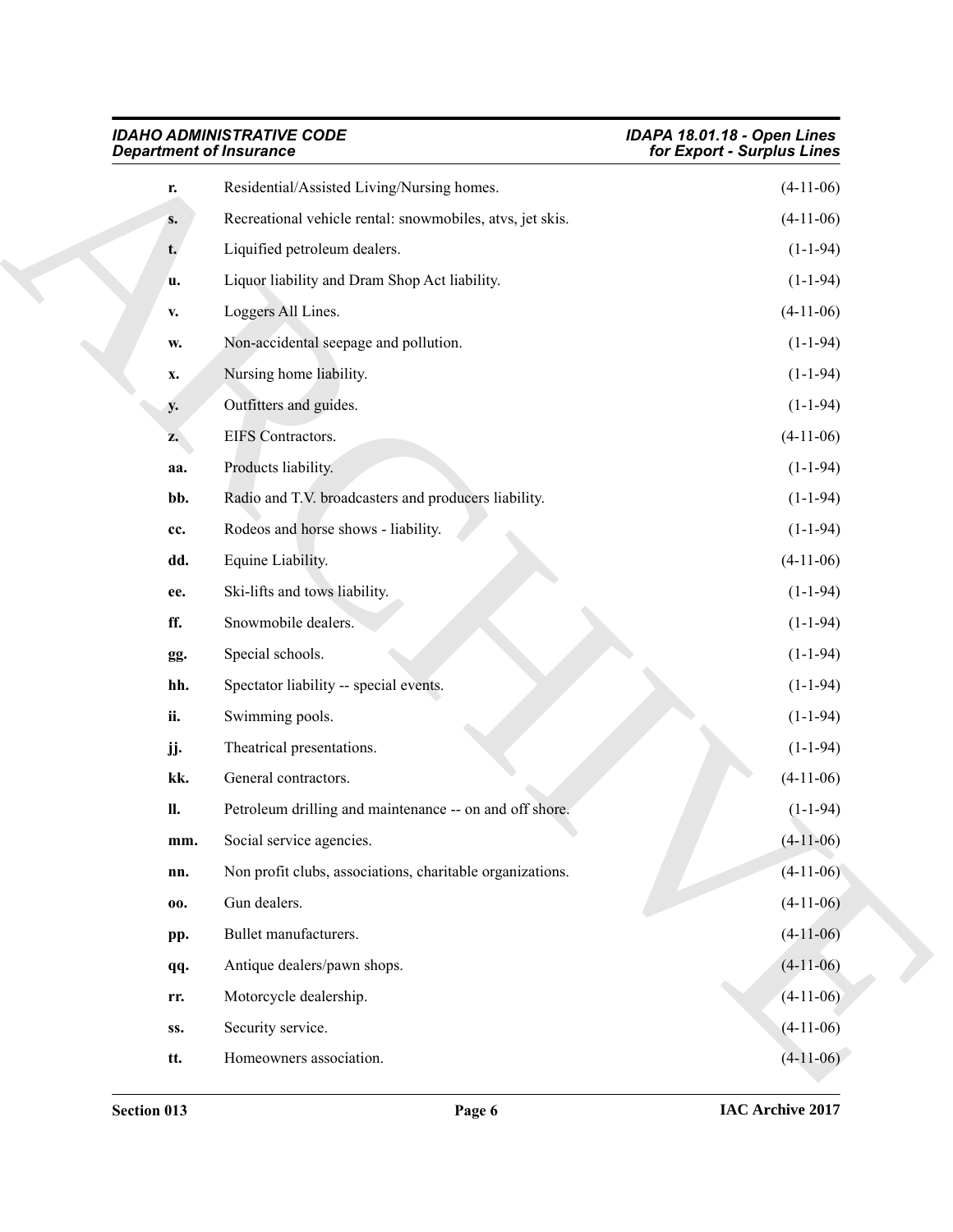| <b>Department of Insurance</b> | <b>IDAHO ADMINISTRATIVE CODE</b>                | IDAPA 18.01.18 - Open Lines<br>for Export - Surplus Lines |
|--------------------------------|-------------------------------------------------|-----------------------------------------------------------|
| uu.                            | Used auto dealers.                              | $(4-11-06)$                                               |
| VV.                            | Aircraft hangers.                               | $(4-11-06)$                                               |
| WW.                            | Bars, taverns, private clubs.                   | $(4-11-06)$                                               |
| XX.                            | Products Liability Monoline.                    | $(4-11-06)$                                               |
| yy.                            | Real Estate Developers.                         | $(4-11-06)$                                               |
| ZZ.                            | Gas/Fuel Distributors.                          | $(4-11-06)$                                               |
| aaa.                           | Quarry/Sand/Gravel Ops.                         | $(4-11-06)$                                               |
| bbb.                           | Garbage/Refuse Collection.                      | $(4-11-06)$                                               |
| ccc.                           | Irrigation Systems.                             | $(4-11-06)$                                               |
| ddd.                           | Pawn Shops.                                     | $(4-11-06)$                                               |
| eee.                           | Recreation Vehicles and Mobile Home Dealers.    | $(4-11-06)$                                               |
| fff.                           | Janitorial.                                     | $(4-11-06)$                                               |
| ggg.                           | Vacant Buildings.                               | $(4-11-06)$                                               |
| hhh.                           | Lessors Risk Only (Rental Dwellings).           | $(4-11-06)$                                               |
| iii.                           | Boats/houseboats.                               | $(4-11-06)$                                               |
| jjj.                           | Bridges.                                        | $(4-11-06)$                                               |
| kkk.                           | Mining Equipment.                               | $(4-11-06)$                                               |
| III.                           | Alcohol/drug rehabilitation centers/programs.   | $(4-11-06)$                                               |
| mmm.                           | Automobile wrecking yards.                      | $(4-11-06)$                                               |
| nnn.                           | Building Moving.                                | $(4-11-06)$                                               |
| 000.                           | Child care.                                     | $(4-11-06)$                                               |
| ppp.                           | Courier services.                               | $(4-11-06)$                                               |
| qqq.                           | Crane rental.                                   | $(4-11-06)$                                               |
| rrr.                           | Detective agencies.                             | $(4-11-06)$                                               |
| SSS.                           | Employment Agencies -- temporary.               | $(4-11-06)$                                               |
| ttt.                           | Environmental remediation.                      | $(4-11-06)$                                               |
| uuu.                           | Firearms liability -- gun smithing.             | $(4-11-06)$                                               |
| VVV.                           | Fire alarm systems -- installation contractors. | $(4-11-06)$                                               |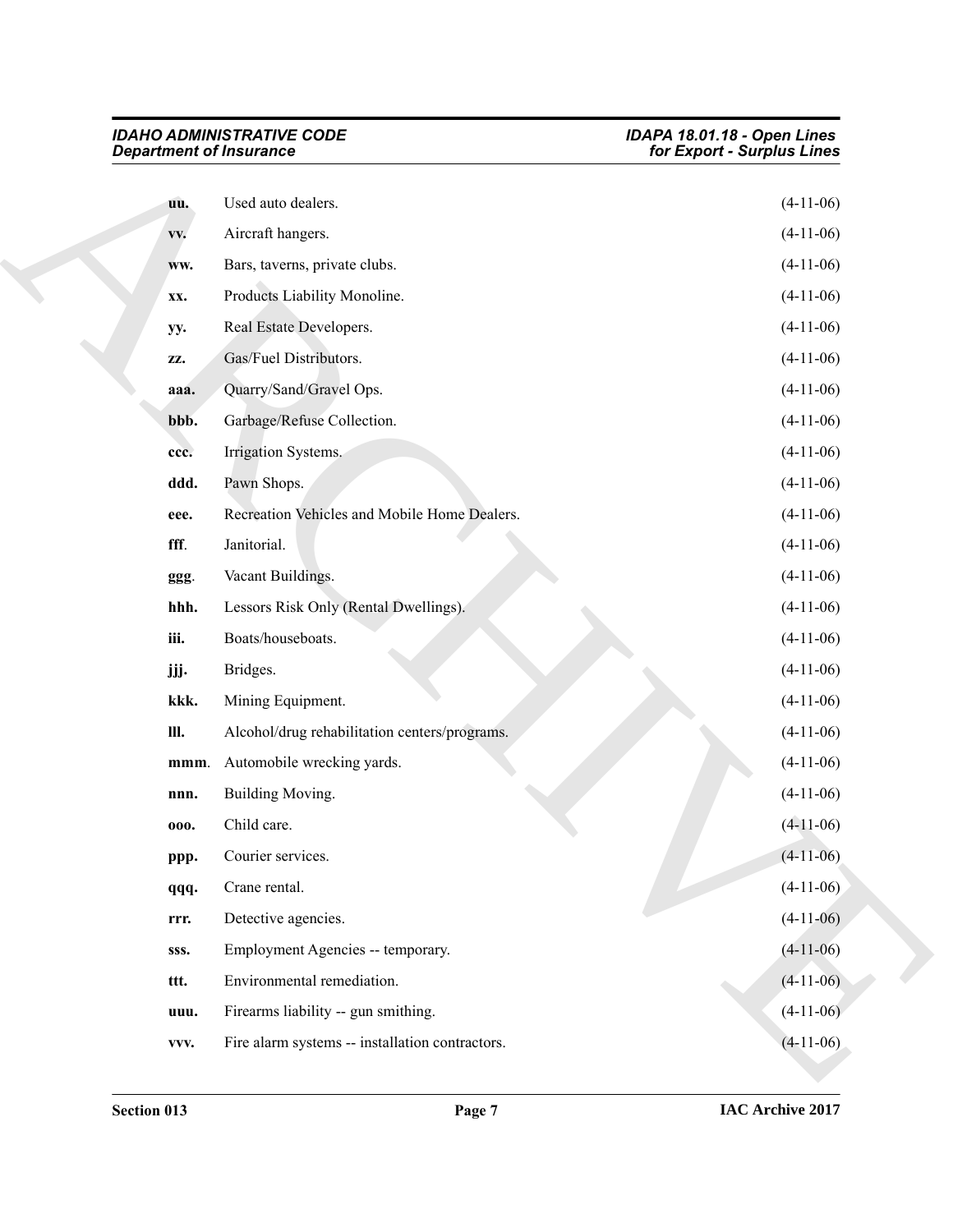<span id="page-7-2"></span><span id="page-7-1"></span><span id="page-7-0"></span>

| <b>IDAHO ADMINISTRATIVE CODE</b><br><b>Department of Insurance</b> |                                                         | IDAPA 18.01.18 - Open Lines<br>for Export - Surplus Lines |
|--------------------------------------------------------------------|---------------------------------------------------------|-----------------------------------------------------------|
| WWW.                                                               | Fraternities.                                           | $(4-11-06)$                                               |
| XXX.                                                               | Freight Handlers -- lumpers.                            | $(4-11-06)$                                               |
| yyy.                                                               | Fuel tank testers.                                      | $(4-11-06)$                                               |
| ZZZ.                                                               | Garage Service.                                         | $(4-11-06)$                                               |
| aaaa                                                               | Habitational (apartments, condos, residential).         | $(4-11-06)$                                               |
| bbbb.                                                              | Habitational materials -- manufacturers.                | $(4-11-06)$                                               |
| 07.                                                                | <b>Code IM Inland Marine.</b>                           | $(1-1-94)$                                                |
| a.                                                                 | Anhydrous ammonia apparatus.                            | $(1-1-94)$                                                |
| $\mathbf{b}$ .                                                     | Cameras -- all risk coverage.                           | $(1-1-94)$                                                |
| c.                                                                 | Cargo -- excess limits.                                 | $(1-1-94)$                                                |
| d.                                                                 | Coin dealers -- all risk coverage.                      | $(1-1-94)$                                                |
| e.                                                                 | Coin operated devices.                                  | $(1-1-94)$                                                |
| f.                                                                 | Data processing equipment -- excess limits.             | $(1-1-94)$                                                |
| g.                                                                 | Fine arts -- all risk coverage.                         | $(1-1-94)$                                                |
| h.                                                                 | Furs -- all risk coverage.                              | $(1-1-94)$                                                |
| i.                                                                 | Jewelry -- all risk coverage.                           | $(1-1-94)$                                                |
| j.                                                                 | All motor truck cargo.                                  | $(4-11-06)$                                               |
| k.                                                                 | Professional musical instrument floater.                | $(1-1-94)$                                                |
| 08.                                                                | <b>Code OM Ocean Marine.</b>                            | $(1-1-94)$                                                |
| a.                                                                 | Ocean marine.                                           | $(1-1-94)$                                                |
| 09.                                                                | <b>Code MS Miscellaneous Specialty Lines.</b>           | $(1-1-94)$                                                |
| a.                                                                 | Excess crime.                                           | $(1-1-94)$                                                |
| b.                                                                 | Hole-in-one insurance.                                  | $(1-1-94)$                                                |
| c.                                                                 | Mortality -- livestock and pets.                        | $(1-1-94)$                                                |
| d.                                                                 | Twin insurance.                                         | $(1-1-94)$                                                |
| e.                                                                 | Water damage including flood.                           | $(1-1-94)$                                                |
| f.                                                                 | Difference in condition.                                | $(1-1-94)$                                                |
| g.                                                                 | Intellectual property -- copyright/patent infringement. | $(4-11-06)$                                               |
| $\mathbf{h}$ .                                                     | Garagekeepers Legal.                                    | $(4-11-06)$                                               |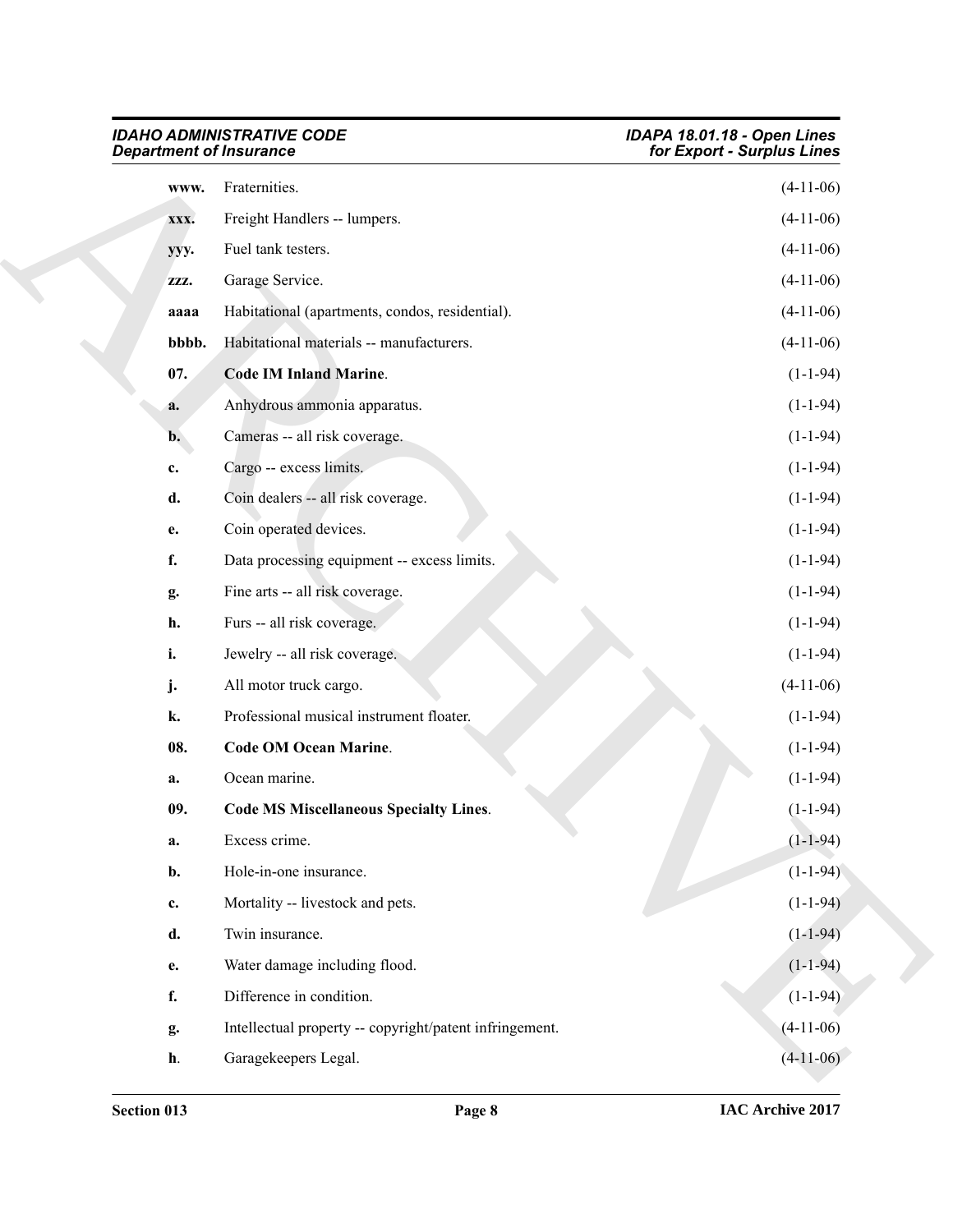<span id="page-8-0"></span>

| <b>Department of Insurance</b> |                                                                                 | for Export - Surplus Lines |
|--------------------------------|---------------------------------------------------------------------------------|----------------------------|
| i.                             | Food Borne Illness.                                                             | $(4-11-06)$                |
| j.                             | Asbestos -- all coverages.                                                      | $(4-11-06)$                |
| k.                             | International exposures.                                                        | $(4-11-06)$                |
| l.                             | Kidnap, ransom.                                                                 | $(4-11-06)$                |
| 10.                            | Code PL Professional Liability and Malpractice (Includes Errors and Omissions). | $(1-1-94)$                 |
| a.                             | Abstractors.                                                                    | $(1-1-94)$                 |
| $b$ .                          | Accountants.                                                                    | $(1-1-94)$                 |
| c.                             | Ambulance personnel.                                                            | $(1-1-94)$                 |
| d.                             | Anesthetists.                                                                   | $(1-1-94)$                 |
| $\mathbf{e}$ .                 | Architects.                                                                     | $(1-1-94)$                 |
| f.                             | Attorneys and mediators.                                                        | $(4-11-06)$                |
| g.                             | Beauty and barber shops.                                                        | $(1-1-94)$                 |
| h.                             | Beauty and barber schools.                                                      | $(1-1-94)$                 |
| i.                             | Cemeteries.                                                                     | $(1-1-94)$                 |
| j.                             | Chiropodists.                                                                   | $(1-1-94)$                 |
| k.                             | Chiropractors.                                                                  | $(1-1-94)$                 |
| $\mathbf{l}$ .                 | County clerks.                                                                  | $(1-1-94)$                 |
| m.                             | Dentists.                                                                       | $(1-1-94)$                 |
| n.                             | Druggists.                                                                      | $(1-1-94)$                 |
| $\mathbf{0}$                   | Engineers.                                                                      | $(1-1-94)$                 |
| p.                             | Hospitals.                                                                      | $(1-1-94)$                 |
| q.                             | Insurance agents.                                                               | $(1 - 1 - 94)$             |
| r.                             | Consultants.                                                                    | $(4-11-06)$                |
| $\mathbf{s}$ .                 | Nurses.                                                                         | $(1-1-94)$                 |
| t.                             | Opticians.                                                                      | $(1-1-94)$                 |
| u.                             | Optometrists.                                                                   | $(1-1-94)$                 |
| $\mathbf{V}_\bullet$           | Osteopaths.                                                                     | $(1-1-94)$                 |
| $\mathbf{W}_{\bullet}$         | Physicians and surgeons.                                                        | $(1-1-94)$                 |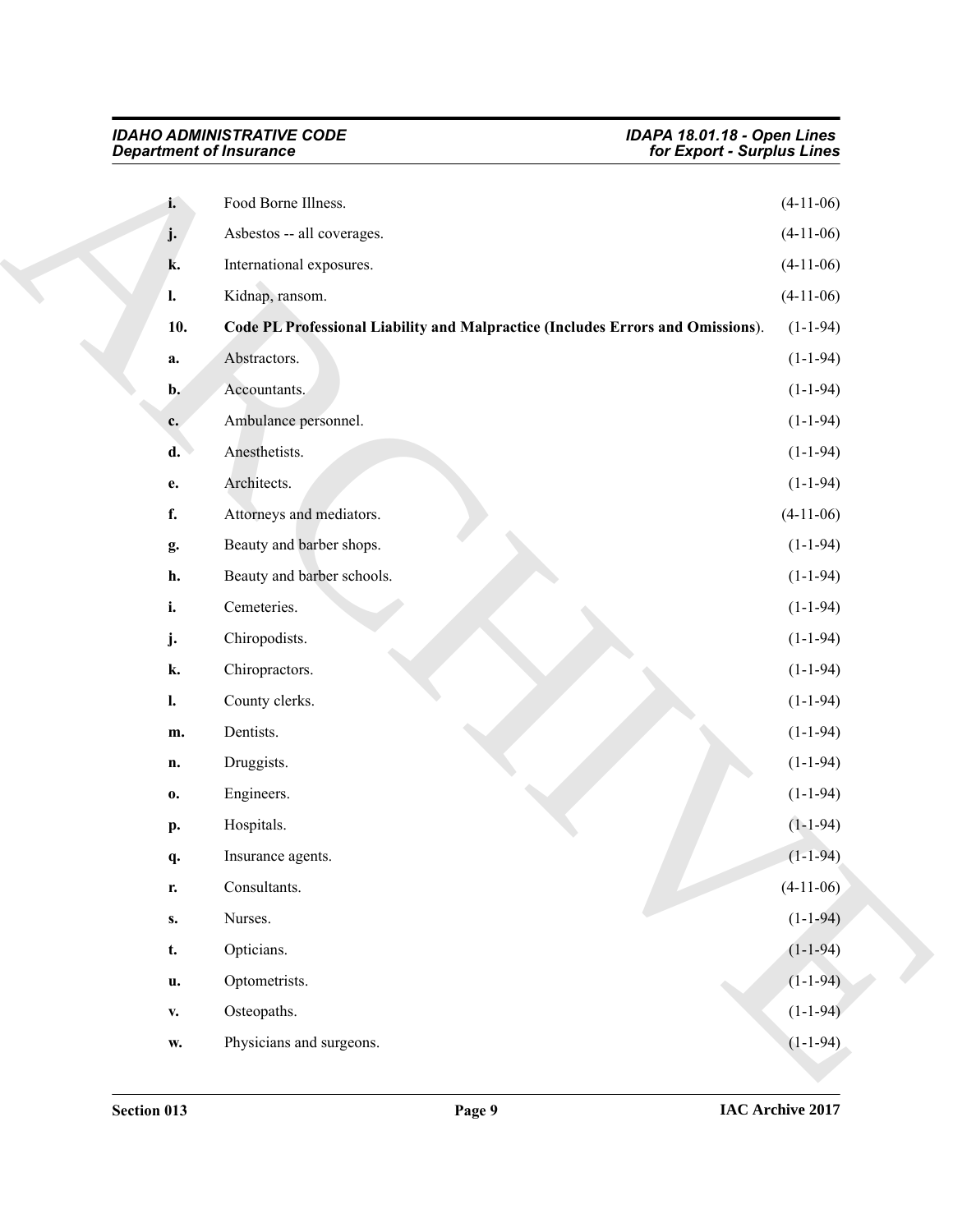<span id="page-9-0"></span>

| <b>IDAHO ADMINISTRATIVE CODE</b><br><b>Department of Insurance</b> |                                     | <b>IDAPA 18.01.18 - Open Lines<br/>for Export - Surplus Lines</b> |
|--------------------------------------------------------------------|-------------------------------------|-------------------------------------------------------------------|
| $\mathbf{x}$ .                                                     | Psychologists and sociologists.     | $(1-1-94)$                                                        |
| $y_{\bullet}$                                                      | Insurance companies.                | $(4-11-06)$                                                       |
| z.                                                                 | Real estate agents.                 | $(1-1-94)$                                                        |
| aa.                                                                | Surveyors.                          | $(1-1-94)$                                                        |
| bb.                                                                | Title insurance company and agents. | $(1-1-94)$                                                        |
| cc.                                                                | X-ray specialists.                  | $(1-1-94)$                                                        |
| dd.                                                                | Seedsmen.                           | $(1-1-94)$                                                        |
| ee.                                                                | <b>Employment Practices.</b>        | $(4-11-06)$                                                       |
| ff.                                                                | Computer technology.                | $(4-11-06)$                                                       |
| gg.                                                                | Law Enforcement.                    | $(4-11-06)$                                                       |
| hh.                                                                | Appraisers.                         | $(4-11-06)$                                                       |
| ii.                                                                | Social Services.                    | $(4-11-06)$                                                       |
| jj.                                                                | Actuaries.                          | $(4-11-06)$                                                       |
| kk.                                                                | Clinical labs.                      | $(4-11-06)$                                                       |
| <b>II.</b>                                                         | Drug testing.                       | $(4-11-06)$                                                       |
| mm.                                                                | Foster care Agencies.               | $(4-11-06)$                                                       |
| nn.                                                                | Property management.                | $(4-11-06)$                                                       |
| 00.                                                                | Public officials.                   | $(4-11-06)$                                                       |
| pp.                                                                | Residential home inspectors.        | $(4-11-06)$                                                       |
| $014. - 999.$                                                      | (RESERVED)                          |                                                                   |